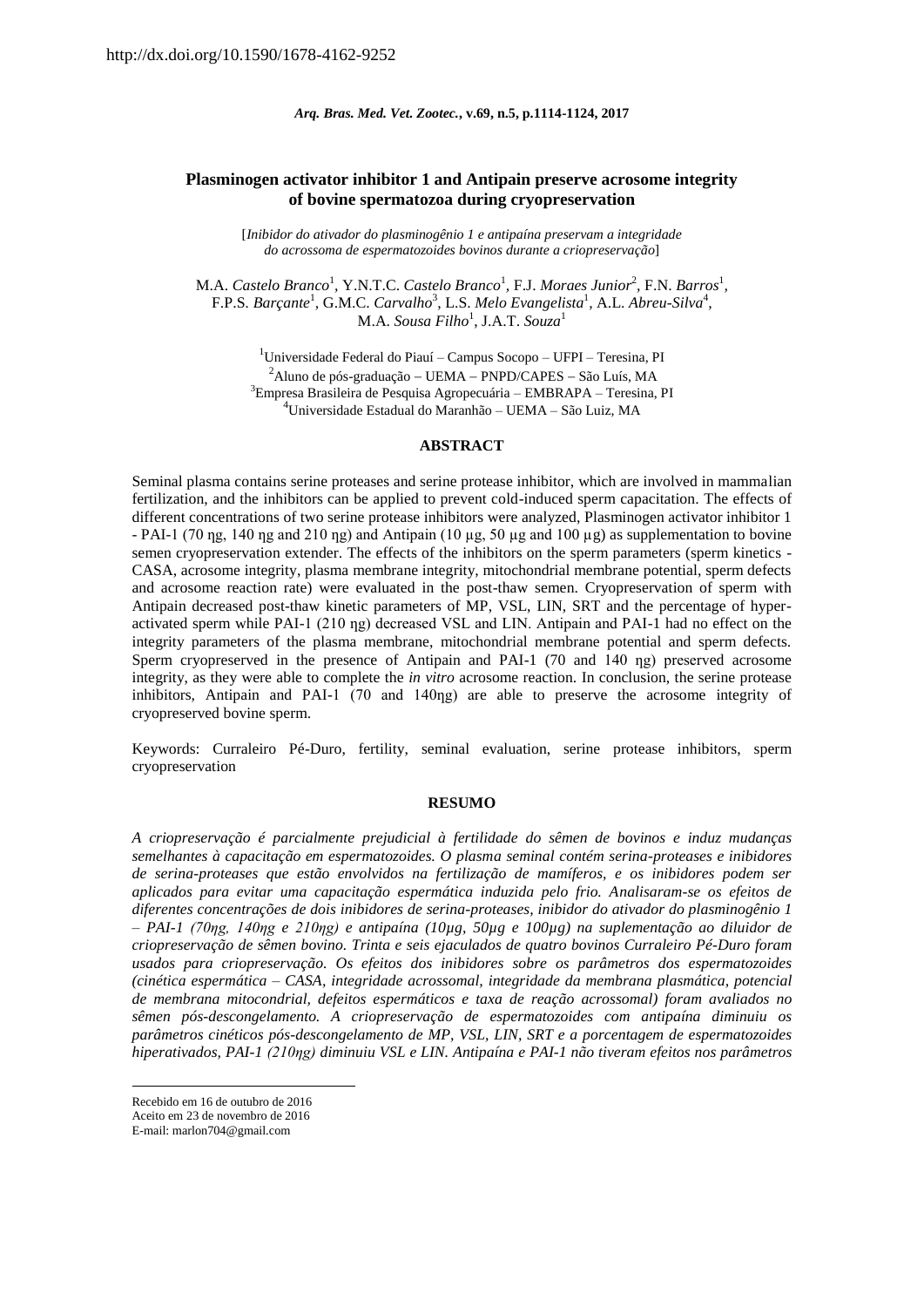### *Plasminogen activator…*

*de integridade da membrana plasmática, no potencial de membrana mitocondrial e nos defeitos espermáticos. Espermatozoides criopreservados na presença de antipaína e PAI-1 (70 e 140ƞg) preservaram a integridade acrossomal, assim como foram capazes de completar a reação acrossômica* in vitro*. Em conclusão, os inibidores de serina-proteases, antipaína e PAI-1 (70 e 140ƞg) são capazes de preservar a integridade acrossomal de espermatozoides criopreservados de bovinos.*

*Palavras-chave: Curraleiro Pé-Duro, fertilidade, avaliação seminal, inibidores de serino proteases, criopreservação espermática*

## **INTRODUCTION**

Over the last decades, bovine semen cryopreservation has been used to preserve genetic material from breeds at risk of extinction and to propagate animals with superior genetic characteristics by artificial insemination (AI) (Gurupriya *et al*., 2014). However, cryopreservation is partially damaging to mammalian sperm, it induces thermal and osmotic shock, oxidative stress and causes changes in the plasma membrane lipid composition, making it more reactive to the postthaw environment (Watson, 2000) and causes physiological changes similar to sperm capacitation in bovines (Miah *et al*., 2011), pigs (Green and Watson, 2001) and horses (Thomas *et al*., 2006), which is known as cryocapacitation (Thomas *et al*., 2006; Reddy *et al*., 2010). Some changes observed in *in vivo* sperm capacitation are similar to cryo-capacitation and include an increase in plasma membrane permeability, intracellular increase in calcium ion concentrations  $(Ca2 + )$  and cyclic adenosine monophosphate (cAMP) and tyrosine phosphorylation (Pommer and Meyers, 2002; Kumar and Atreja, 2011; Singh *et al*., 2012). In response to these changes, there is destabilization of proteins from the serine protease family present both in the acrosome and the sperm membrane (Cesari *et al*., 2010), leading to exocytosis of hyaluronidase and acrosin, which are important enzymes that digest the zona pellucida matrix, compromising the penetration of spermatozoa into the oocyte (Adham *et al*., 1997).

For fertilization to occur in mammals, a successful conclusion is needed of a series of steps in an obligatory order (Primakoff and Myles, 2002). Previous studies have shown that sperm cell, oocyte and their cumulus cells, contain and/or segregate several proteases (Tulsiani *et al*., 1998; Iwamoto *et al*., 1999; Shimada *et al*., 2004; Burkart *et al*., 2012).

The serine protease family enzymes play a key role in many biological processes, as well as in modulation of cellular and extracellular proteins (Beynon and Bond, 2001). They have this nomenclature because of the serine residue present at the active enzyme OR enzyme activity site, it is the largest proteases family, based on current knowledge, involved in the fertilization process of gametes from mammalian as well as non-mammalian species (Sawada *et al*., 1984; Yanagimachi, 1994). Serine protease activity contributes to regulating spermatozoa penetration in bovine oocytes mediated by release of tissue plasminogen activator (tPA) of the oocyte and activation of plasminogen to plasmin by serine protease enzymes (Rekkas *et al*., 2002). Recent studies describe how the plasminogen-plasmin system may contribute to the regulation of the spermatozoa penetration during fertilization in mammals (Coy *et al*., 2012; Mondéjar *et al*., 2012).

Plasminogen activator inhibitor, type 1 (PAI-1), belongs to the family I4 (SERPINS), the main plasminogen activator inhibitor (PA). PAI-1 is a single chain glycoprotein with 50,000 Kd molecular weight, it has 379 amino acids and contains 13% carbohydrate, it lacks cysteine residues but contains multiple residue methionine, which may explain its susceptibility to irreversible inactivation by oxidizing agents. The reactive center of the inhibitor (Arg 346-Met 347) is contained within the "region of the deformed loop" exposed at the carboxy-terminus of the molecule and serves as a pseudo-substrate to the target serine protease (Nar *et al*., 2000).

Antipain is another important serine protease inhibitor, it is an isolated oligopeptide from actinomycetes belonging to the family I1 (Kazal) and is used in biochemical research as a protease inhibitor similar to trypsin. It was crystallized in complex with wheat carboxypeptidase and oligopeptidase B, *Leishmania major*, in both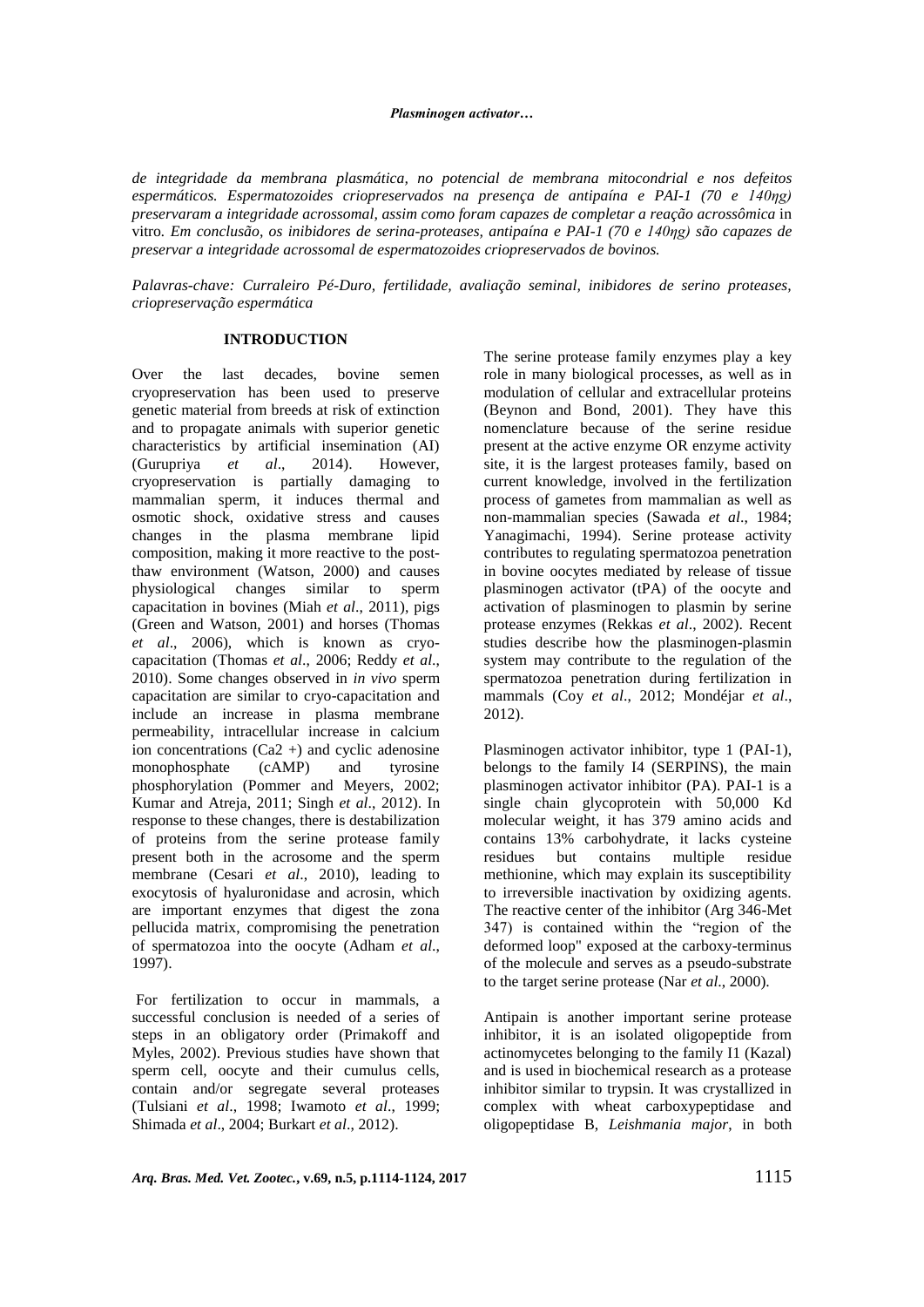cases, the dorsal carbonyl of Antipain arginine forms a covalent bond with the active site, inhibiting reversibly the serine proteases (Umezawa *et al*., 1972).

Serine proteases are involved in various aspects of the interaction of the gametes in mammals; these characteristics make them interesting candidates for further studies on how serine protease inhibitors may affect bovine fertilization. Overall, the inhibitors are designed to bind to the protease active site and interfere with its catalytic mechanism.

There is no evidence and studies on the effects of plasminogen activator inhibitor 1 and Antipain in sperm cryopreservation. Therefore, this study investigated the effects of serine protease inhibitor PAI-1 (plasminogen activator inhibitor 1) and Antipain in sperm cryopreservation of Curraleiro Pé-Duro bulls on important parameters of sperm quality: plasma membrane integrity, mitochondrial membrane potential, acrosome integrity, sperm kinetics, acrosome reaction rate, and sperm morphology.

# **MATERIALS AND METHODS**

All procedures performed with the animals were in accordance with the European legislation for animal experimentation (Directive 2010/63 / EU) and with the Brazilian legislation on animal research (Law 11,794, October 8, 2008). The procedure described in the present article was approved by the Commission of Ethics in the Use of Animals (CEUA) of the Federal University of Piauí (UFPI) under Protocol N ° 005/14.

Serine protease inhibitors, Antipain, and plasminogen activator inhibitor 1 (PAI-1) and all other chemicals were purchased from Sigma-Aldrich® (St. Louis, MO, USA).

The Tris-Egg yolk extender consisting of 3.605g Tris, 2.024g citric acid, 1,488g fructose, 25mg gentamicin, 50,000IU penicillin, 100mL distilled water, 20% egg yolk and 5% glycerol, with ~350mOsm osmolality and pH 6.8, was used to dilute and freeze the semen. Seven different experimental extenders were prepared as follows: Control ( $0$ ng),  $70$ ng,  $140$ ng and  $210$ ng of plasminogen activator inhibitor 1 (PAI-1); and Antipain at 10µg, 50µg and 100µg concentrations added to Tris-Egg yolk extender.

Four Curraleiro Pé-Duro breed bulls were used from the Brazilian Enterprise for Agricultural Research – EMBRAPA North Environment (Meio Norte) located in the city of Teresina, Piauí, Brasil (05º 05' 21" latitude south and 42º 48' 07" longitude west), average age 5 years, weighing between 310 and 365kg and with 3-4 body condition score (scale 1 to 5). The bulls had a history of proven fertility and were assessed for general health, integrity of the reproductive organs and sperm quality. During the experiment, the bulls were kept under an extensive system, with free access to paddocks of Panicum maximum, water and mineral salt.

Semen samples were collected once a week for nine weeks, totaling 36 ejaculates, via electroejaculation (Biocon®, Uberaba, Minas Gerais, Brasil) using a 15 mL graduated sterile test-tube<br>correctly protected with a sheet of protected with a sheet of aluminium/aluminum if publishing in the USA paper to prevent exposing the semen to light. The ejaculates were transported in an insulated box at 37°C to the laboratory for later evaluation. Immediately after arriving at the laboratory the semen samples from each animal were placed in a water bath at 37°C and assessed separately for colour, appearance, volume, total motility and force of spermatozoa motion (vigour), under a phase contrast microscope (Olympus Optical Co. Ltd., Tokyo, Japan), following the Brazilian College of Animal Reproduction (CBRA, 2013). The sperm concentration was obtained in a Neubauer chamber at 1:200 dilution in sodium citrate solution in formaldehyde at 4%. The wet chamber method was used to analyse sperm morphology following the Brazilian College of Animal Reproduction (CBRA 2013). Only ejaculates with total motility  $\geq 80\%$ ; vigour  $\geq 3$ ; sperm concentration  $> 3.5$  X 109 spermatozoa/mL and sperm pathologies  $\leq 20\%$ were used in the present study. When approved, samples of the four ejaculates were mixed to form a *pool* to increase the semen volume and eliminate variability among the sample studied. Shortly after forming the *pool*, it was divided into 10 aliquots, kept at 37°C in a water bath before dilution in the experimental extenders.

Six aliquots of previously assessed and approved semen were diluted in Tris-Egg yolk culture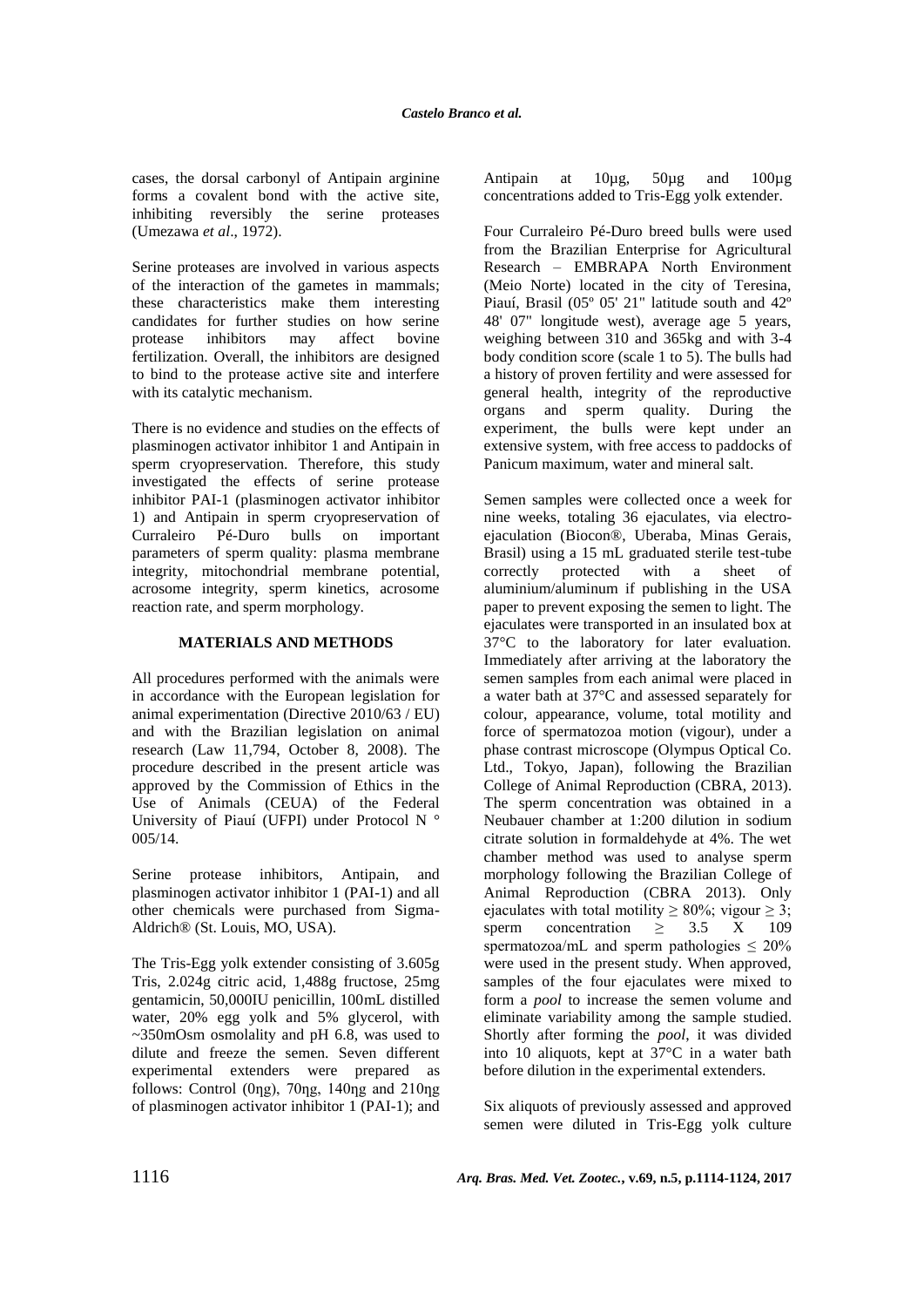medium (37 $\degree$ C) containing PAI-1 (70ng, 140ng and 210ng) and Antipain (10µg, 50µg and 100µg), while one aliquot without any supplementation was kept as the control. The diluted semen was placed on 0.5mL straws (50 X 106 viable spermatozoa per straws) and frozen in a TK 3000®machine (TK Ltda, Uberaba, Brazil), on the fast freezing curve (-0.25º C/min, from 25ºC to 5ºC and -20º C/min, from 5ºC to -120ºC) and after reaching -120°C the plates were plunged in liquid nitrogen (-196°C) and stored in a cryopreservation tank. The equilibrium time at 5°C was 60 minutes. After 30 days in storage, the semen samples were thawed in a water bath at 37°C for 30 seconds and assessed for plasma membrane integrity, acrosome integrity, mitochondrial membrane potential, sperm kinetics, acrosome reaction test and sperm morphology.

To assess the plasma membrane integrity, the double staining method was used with carboxyl fluorescein diacetate (DCF; Sigma-Aldrich®, St. Louis, MO, USA) and propidium iodide (IP; Sigma-Aldrich®, St. Louis, MO, USA), modified by Coleto *et al*. (2002). Aliquots (50 µL) of post-thawed semen were diluted in 150 µl Tris (3,605g Tris, 2,024g citric acid, 1,488g fructose, 100mL distilled water) containing 5μL DCF (0.46mg/mL in DMSO) and 20μL IP (0.5mg/mL in PBS) and incubated for 10 minutes at 38°C. A total of 200 spermatozoa was assessed under epifluorescence microscopy (Olympus Optical Co., Ltda., Tokyo, Japan) with 400X magnification, using DBP 580-630nm emission filter and DBP 485/20nm excitation. The sperm were classified as with intact membrane when they were stained green, and damaged membrane when stained red.

The acrosome integrity was assessed using fluorescein isothiocyanate stain in conjunction with Peanut agglutinin (FITC-PNA; Sigma-Aldrich®, St Louis, MO, USA), according to the technique described by Roth *et al*. (1998). One 20μL aliquot of the FITC-PNA stock solution (1mg/mL) was thawed and added to 480μL buffered phosphate solution (PBS) to obtain 100μg/mL final concentration. Aliquots (20μl) of this solution were placed on smear slides containing spermatozoa, which were incubated for 20 minutes in a wet chamber at 4°C, without light. After incubation, these slides were rinsed twice in chilled (4°C) PBS and placed to dry in the dark. Immediately before the assessment, 5μl UCD mounting culture medium (4.5mL glycerol, 0.5mL PBS, 5mg sodium azide and 5mg pphenylenodiamine) were placed on the slide and covered with a slide cover. Two hundred spermatozoa were assessed per slide, with 1000x magnification under immersion oil, in an epifluorescence microscope (Olympus Optical Co. Ltd., Tokyo, Japan), using an LP 515nm emission filter and BP 450-490nm for excitation. The spermatozoa were classified as intact acrosome carriers when the acrosome region was stained with green fluorescence, or as a reacted acrosome, when they presented a fluorescent green band in the equatorial region of the sperm head or did not present green fluorescence in any of the head region.

The mitochondrial function was determined by using a JC-1 lipophilic cationic fluorochrome (Guthrie and Welch, 2006). For this, 50μl aliquots of post-thawed semen were diluted in 150μL Tris containing 5μL JC-1 (0.15mM in DMSO) and incubated for 10 minutes at 38°C. A total of 200 spermatozoa were assessed under epifluorescence microscopy (Olympus Optical Co., Ltd., Tokyo, Japan) with 1000x magnification and immersion oil, using LP 515nm emission filter and BP 450-490nm for excitation. The cells stained orange were classified with high mitochondrial membrane potential and those stained green were classified with low potential.

The sperm kinetics were assessed by a computerassisted sperm analysis system (CASA). CASA is a phase contrast optical microscopy system (Nikon ™ H5505, Eclipse 50i, Japan), with strobic illumination and a hot phase at 37°C, a video camera (Basler Vision Tecnologie ™ A312FC, Ahrensburg, Germany) and a PC with the Classe ™ sperm analysis software (Microptics, SL, version 3.2.0, Barcelona, Spain). The sperm kinetic variables were evaluated after diluting the sample in 2.94% sodium citrate  $(v / v)$  and then incubated in a water bath at 37°C for 5min. The following variables were assessed: total motility (MT-%), progressive motility (MOP - μm/s), curvilinear velocity (VCL - μm/s), straight line velocity (VSL - μm/s), average journey velocity (VAPμm/s), linearity (LIN - %), retilinearity (STR-%), head side displacement (ALH - μm), Wobble (WOB - %), cross beat frequency (BCF-Hz) and

*Arq. Bras. Med. Vet. Zootec.***, v.69, n.5, p.1114-1124, 2017** 1117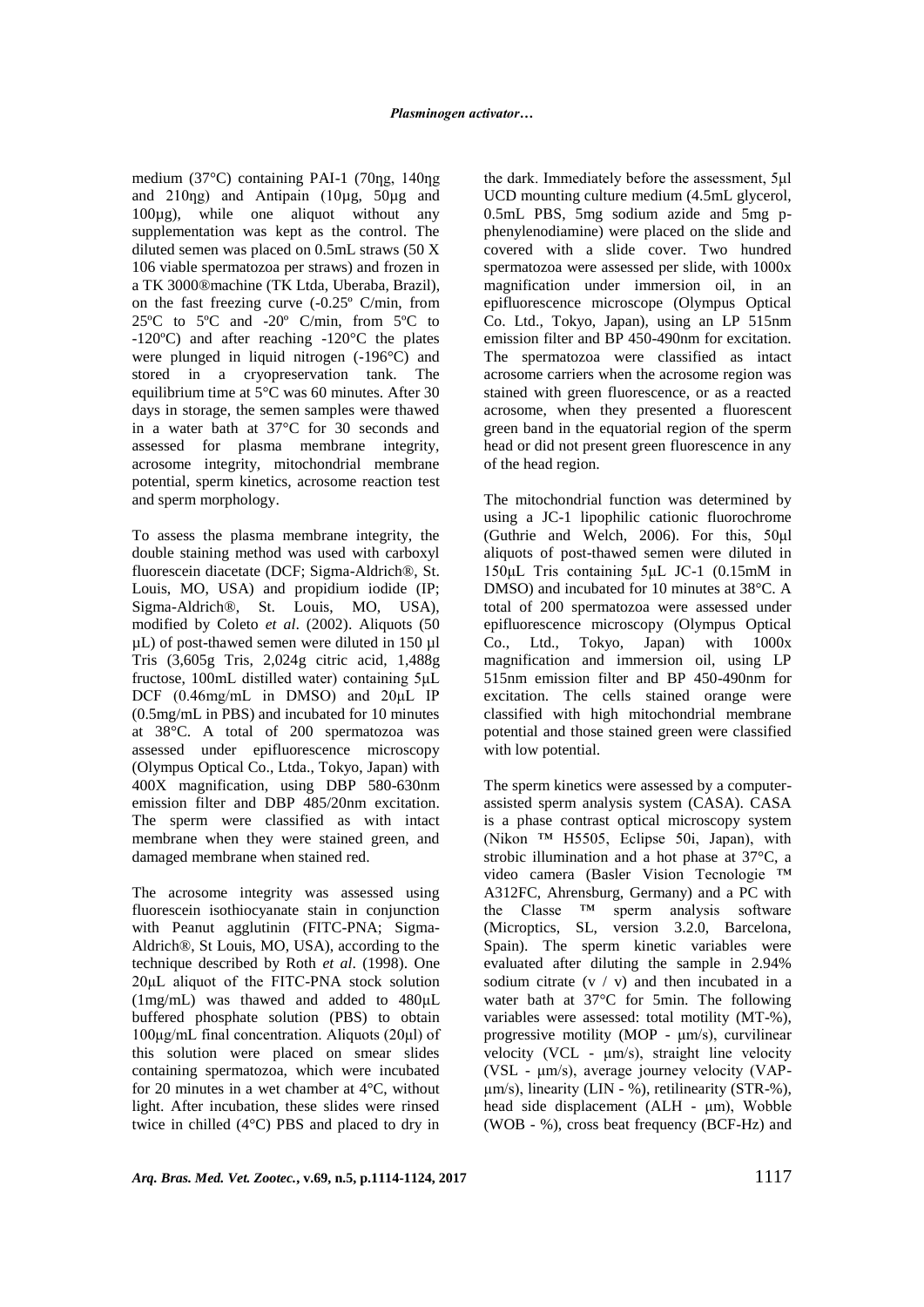Hyperactivation (HIPER-%), for each analyzed spermatozoa.

The frozen semen, supplemented with different concentrations of serine protease inhibitors, was thawed in water at 37°C for 30 seconds and centrifuged (Centrifuge Labofuge 300 Heraeus) in percoll gradient (90-45%) at  $1200 \times g$  for 10 minutes and subsequently washed by centrifuging at  $1200 \times g$  with sp-Talp medium for 3 minutes. An average of 3x106 motile spermatozoa were incubated in 1ml of IVF medium for each treatment, adding up, 100mg of heparin. Semen with heparin was maintained in Thermo Scientific (Revco) what is the name of the apparatus? at 39 ° C and 5% CO2 for 6 hours. In the intervals (0 to 6 hours), sub-samples were taken and destined for staining with FITC-PNA as described earlier to evaluate the acrosome membrane integrity. The acrosome reaction rate (% RA) was calculated with the following formula: (Percentage of spermatozoa that suffered acrosome reaction after 6 hours of stimulation - percentage in the minutes "0") /  $(100\%$  - percentage in 0 minutes)  $\times$  100 (Murase *et al*., 2001).

A 200μl aliquot of thawed sperm was placed in a tube with 500μl sodium citrate solution with 4% formoldehyde, sperm morphology was performed by the wet chamber technique, which consists of placing a 10 aliquot of semen with sodium citrate with 4% formoldehyde on a slide and covering with a cover slip. A total of 200 spermatozoa as analyzed per slide and the defects were classified as major, minor, and total, according Bloom (Bloom, 1973).

A randomized block experimental design was used with seven treatments: control, PAI-1 (70), PAI-1 (140), PAI-1 (210), Antipain (10), Antipain (50) and Antipain (100), in nine collections. The variables studied (plasma membrane integrity, mitochondrial membrane potential, acrosome integrity, sperm kinetics, acrosome reaction test and morphology) were subjected to analysis of variance (ANOVA). The means were compared by the parametric Student-Newman-Keuls test (SNK) at 5% probability. The analyses were performed using the Statistical Analysis System program (SAS Institute Inc., 2013).

### **RESULTS**

The kinetic parameters after thawing the spermatozoa cryopreserved under different concentrations of serine protease inhibitors are shown in Table 1. The spermatozoa cryopreserved under extender containing different concentrations of Antipain showed lower values (P<0.05) of MP, VSL, LIN, SRT and hyperactivity when compared to the control; the other spermatic kinetic parameters did not differ statistically from the control when cryopreserved with Antipain. The plasminogen activator inhibitor 1 (PAI-1) at a concentration of 210 ng had a negative effect on the VSL and LIN parameters. The other parameters remained statistically (P>0.05) unchanged compared to the control.

Table 1. Kinetic parameters Post-thawing of Curraleiro Pé-Duro bovine semen cryopreserved at different concentrations of serine proteases inhibitors Antipain (10, 50 e 100  $\mu$ g) and inhibitor plasminogen activator 1 - PAI 1 (70, 140 e 210 ng)

|              | Kinetic parameters |                    |                 |                    |                 |                   |                 |               |                |                 |
|--------------|--------------------|--------------------|-----------------|--------------------|-----------------|-------------------|-----------------|---------------|----------------|-----------------|
| Treatments   | MT                 | <b>MP</b>          | <b>VCL</b>      | VSL                | VAP             | LIN               | <b>SRT</b>      | <b>ALH</b>    | <b>BCF</b>     | HIPER.          |
| Control      | $53.7 \pm 10.7$    | $34.8 \pm 16.2^a$  | $87.5 \pm 10.1$ | $51.1 \pm 14.8a$   | $62.1 \pm 13.2$ | $57.7 + 9.4a$     | $81.2 \pm 6.4a$ | $3.1 \pm 0.3$ | $10.5 \pm 0.6$ | $12.4 + 3.2a$   |
| $PAI-1(70)$  | $41.7 \pm 15.5$    | $24.3 \pm 12.6$ ab | $82.6 \pm 13.1$ | $42.3 \pm 12.5$ ab | $54.9 \pm 13.6$ | $50.5 \pm 8.0$ ab | $76.4 + 4.2ab$  | $3.1 \pm 0.2$ | $11.1 \pm 1.8$ | $10.1 \pm 7.1a$ |
| $PAI-1(140)$ | $50.3 + 8.2$       | $26.8 + 8.4ab$     | $78.9 \pm 14.5$ | $38.8 + 9.3ab$     | $51.8 \pm 10.6$ | $48.9 \pm 5.1$ ab | $74.5 + 3.3ab$  | $3.1 \pm 0.3$ | $11.3 \pm 0.6$ | $10.2 + 5.3a$   |
| $PAI-1(210)$ | $47.0 \pm 13.0$    | $21.3 \pm 7.3ab$   | $75.8 \pm 15.8$ | $33.9 \pm 10.2 b$  | $45.5 \pm 11.7$ | $44.1 \pm 5.8b$   | $73.8 + 5.1ab$  | $3.5 \pm 0.4$ | $11.3 \pm 1.0$ | $9.1 + 4.2a$    |
| Antipain 10  | $35.4 \pm 23.3$    | $16.5 \pm 11.1$ b  | $68.9 \pm 17.6$ | $31.4 \pm 6.5b$    | $44.0 \pm 10.7$ | $46.5 \pm 7.1 b$  | $72.1 \pm 5.8b$ | $3.2 \pm 0.4$ | $10.5 \pm 1.2$ | $5.4 + 4.6$     |
| Antipain 50  | $38.1 \pm 17.0$    | $16.1 \pm 6.7$ b   | $72.4 \pm 7.6$  | $32.3 \pm 6.5b$    | $43.8 \pm 5.9$  | $44.6 \pm 7.5b$   | $73.3 + 4.9b$   | $3.2 \pm 0.0$ | $11.9 \pm 2.3$ | $5.2 \pm 1.0$   |
| Antipain 100 | $28.9 \pm 11.3$    | $13.5 + 9.5b$      | $68.3 \pm 20.9$ | $31.4 \pm 13.8$ b  | $43.2 \pm 16.1$ | $44.6 \pm 6.4$    | $71.3 + 4.9b$   | $2.9 \pm 0.2$ | $11.7 + 1.5$   | $5.1 \pm 5.0$   |

Values are expressed as average ± standard deviation (SD)

**MT** - Total motility; **MP** - Progressive motility; **VCL** - curvilinear speed; **VSL** - Straight-line speed; **VAP** - Average speed path; **LIN** - Linearity; **STR** - Straightness; **WOB** - Oscillation; **ALH** - Lateral displacement amplitude of the head; **BCF** - Frequency of tail beat, and **HYPER** – Hyperactivation.

Mean values with different lowercase letters (a and b) in the same column indicate significant differences (P <0.05) by the SNK test.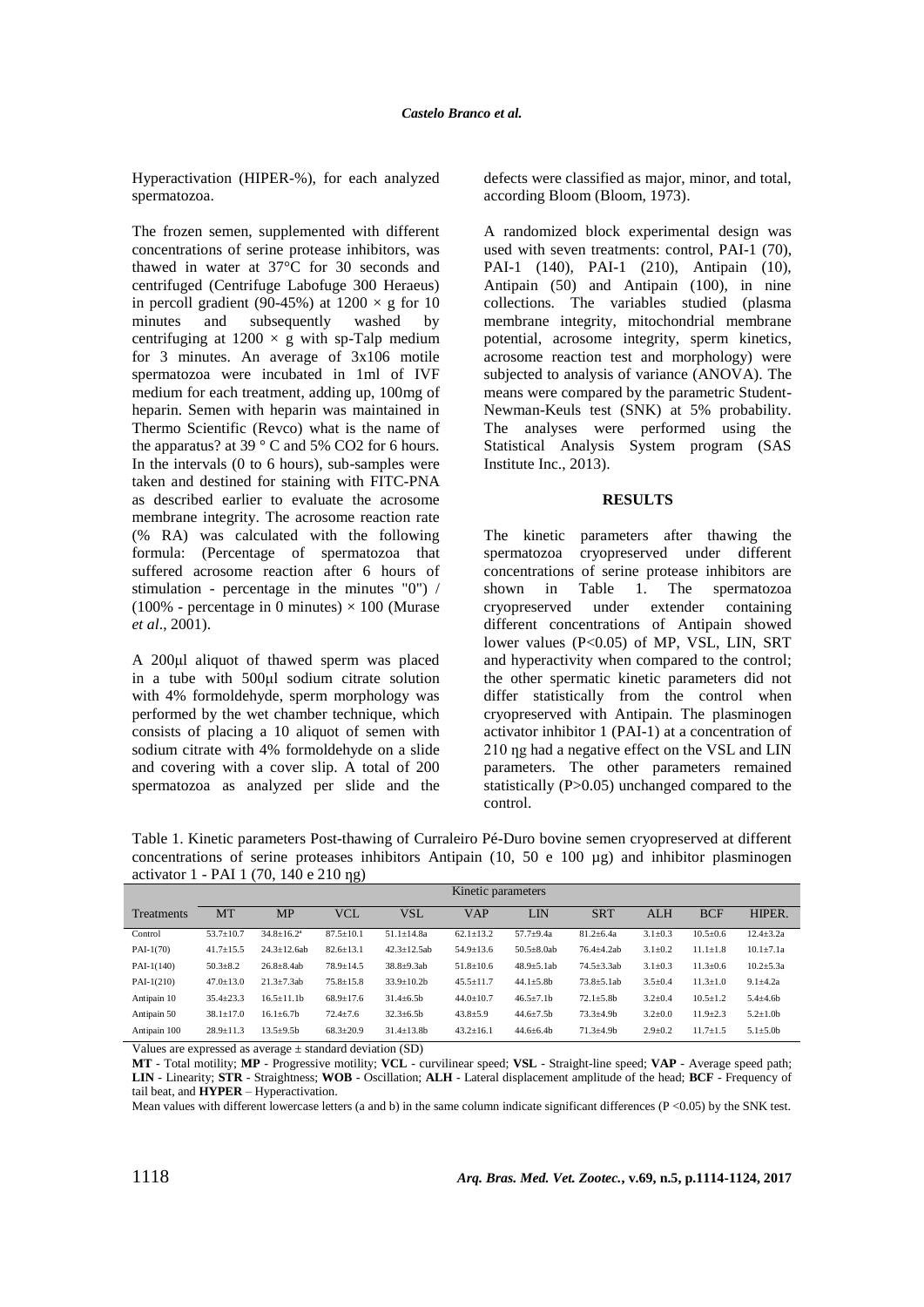There was no significant difference (P>0.05), after thawing, in the plasma membrane integrity (% IMP), mitochondrial membrane potential (% PMM) (Figures 1 and 2) and morphology

(Table 2) of semen samples cryopreserved at different concentrations of serine protease inhibitors (PAI 1 and Antipain).



Figure 1. Post-thawing mitochondrial membrane potential of Curraleiro Pé-Duro bovine semen cryopreserved at different concentrations of serine proteases inhibitors Antipain (10, 50 e 100µg) and inhibitor plasminogen activator 1 - PAI 1 (70, 140 e 210ng). Different letters in the column indicate significant differences (P<0.05).



Figure 2. Post-thawing plasmatic membrane integrity (I.M.P) of Curraleiro Pé-Duro bovine semen cryopreserved at different concentrations of serine proteases inhibitors Antipain (10, 50 e 100µg) and inhibitor plasminogen activator  $1$  - PAI 1 (70, 140 e 210ng). Different letters in the column indicate significant differences (P<0.05).

Table 2. Post-thawing defects of Curraleiro Pé-Duro bovine semen cryopreserved at different concentrations of serine proteases inhibitors Antipain (10, 50 e 100µg) and inhibitor plasminogen activator 1 - PAI 1 (70, 140 e 210 $\eta$ g)

| -107           |               |                |                |  |  |  |  |  |
|----------------|---------------|----------------|----------------|--|--|--|--|--|
| Treatment      | Defects       |                |                |  |  |  |  |  |
|                | DMa           | <b>DMe</b>     | DT             |  |  |  |  |  |
| Control        | $6.2+0.9$     | $17.2 \pm 2.0$ | $23.5 \pm 1.9$ |  |  |  |  |  |
| PAI-1 $(70)$   | $7.0 \pm 1.4$ | $12.5 \pm 3.3$ | $19.5 \pm 2.0$ |  |  |  |  |  |
| PAI-1 (140)    | $8.2 \pm 3.0$ | $15.7 \pm 1.5$ | $24.0 \pm 2.5$ |  |  |  |  |  |
| PAI-1 $(210)$  | $6.2 \pm 0.9$ | $13.0 \pm 1.8$ | $19.2 + 2.6$   |  |  |  |  |  |
| Antipain (10)  | $8.2 \pm 1.5$ | $15.5 \pm 4.7$ | $23.7 \pm 6.0$ |  |  |  |  |  |
| Antipain (50)  | $7.5 \pm 1.7$ | $13.7 \pm 2.6$ | $21.2 \pm 3.5$ |  |  |  |  |  |
| Antipain (100) | $8.0 \pm 2.3$ | $16.2 + 2.8$   | $24.2 + 4.1$   |  |  |  |  |  |

Values are expressed as average  $\pm$  standard deviation (SD)

**DMa** - major defects; **DME** - minor defects; **DT** - total defects.

Mean values with different lowercase letters in the same column indicate significant difference ( $P < 0.05$ ) by SNK test.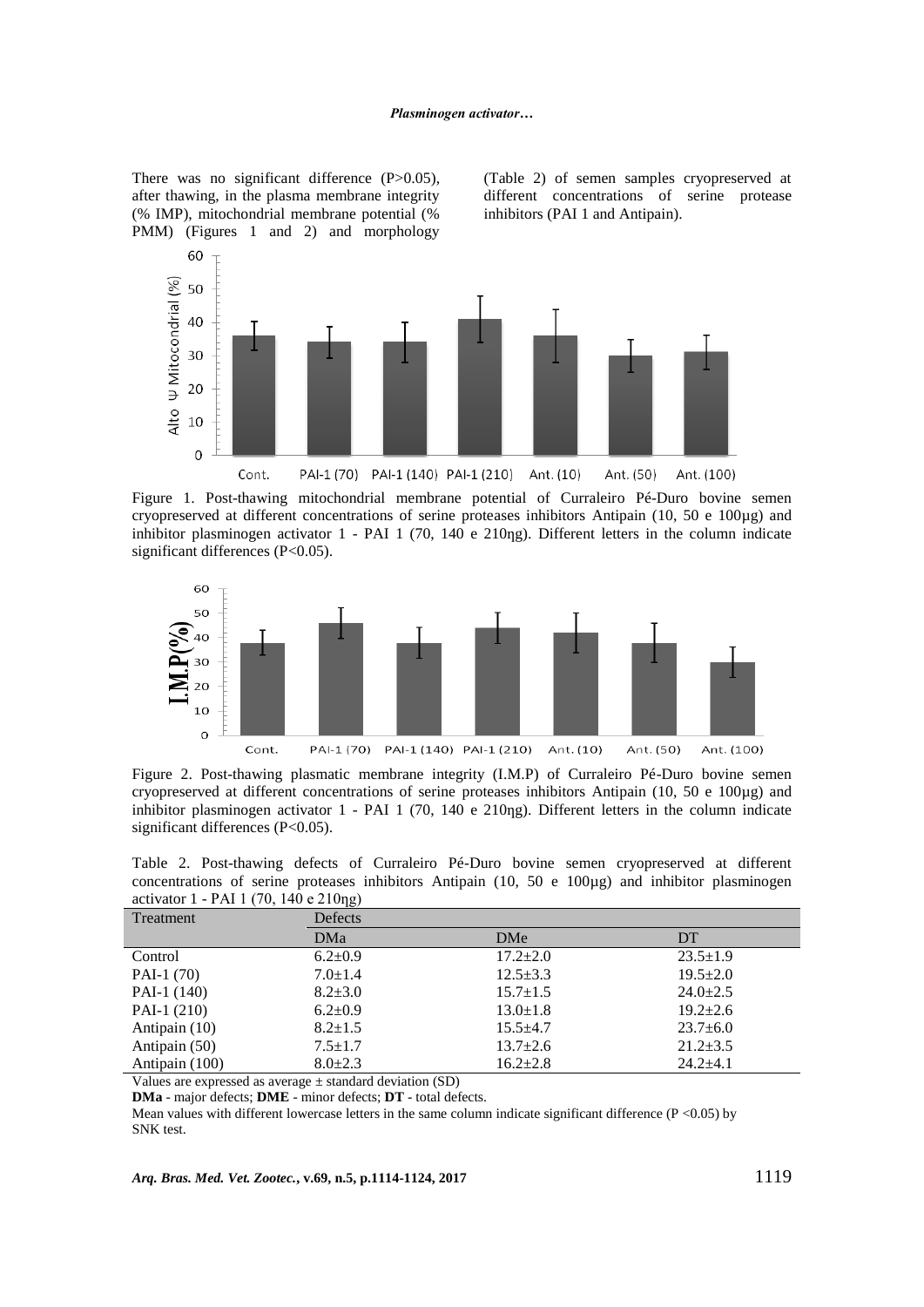The acrosome integrity of the spermatozoa was influenced by cryopreservation with different concentrations of serine protease inhibitors when compared to their respective control groups (Figure 3). In the presence of Antipain (10µg, 50µg and 100µg) and PAI-1 at concentrations of 70 and 140ƞg, the percentage of spermatozoa with an intact acrosome was higher than in the control (P<0.05). There was no statistical difference in the acrosome reaction rate (Figure 4) of the treatments compared to the control. When the treatments were compared, PAI-1 (70), PAI-1 (140), PAI-1 (210) and Ant. (10) had a higher acrosome reaction rate compared to 100 µg Antipain (P<0.05).



Figure 3. Post-thawing acrosome integrity of Curraleiro Pé-Duro bovine semen cryopreserved at different concentrations of serine proteases inhibitors Antipain (10, 50 e 100µg) and inhibitor plasminogen activator 1 - PAI 1 (70, 140 e 210ng). Different letters in the column indicate significant differences (P<0.05).



Figure 4. Post-thawing acrosome reaction rate (A.R.R) of Curraleiro Pé-Duro bovine semen cryopreserved at different concentrations of serine proteases inhibitors Antipain (10, 50 e 100µg) and inhibitor plasminogen activator  $1$  - PAI 1 (70, 140 e 210ng). Different letters in the column indicate significant differences (P<0.05).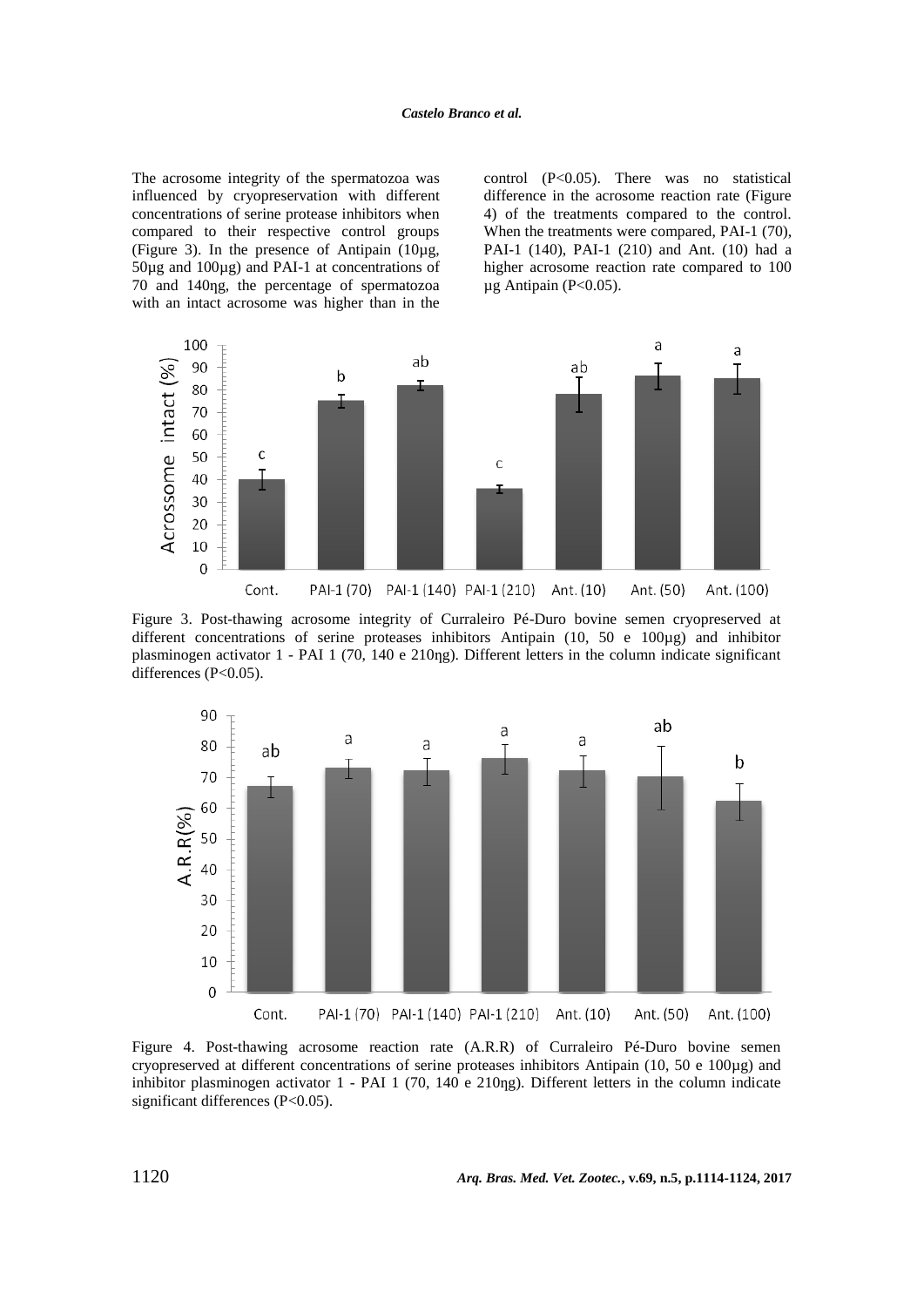### **DISCUSSION AND CONCLUSION**

When the sperm were cryopreserved under Antipain, the parameters MP, VSL, LIN, SRT and Hyperactivity were affected  $(P<0.05)$  when compared to control. Spermatozoa cryopreserved in the presence of PAI-1 had the kinetic parameters VSL and LIN affected only when used at a210ng concentration, the other concentrations did not influence the kinetic parameters. Of the two inhibitors tested in this study, Antipain had a more pronounced negative effect (P<0.05) on sperm kinetic parameters. Lamirande and Gagnon (1986) evaluated the effect of many serine protease inhibitors on human, mouse and bovine sperm motility. They used concentrations of 2000-2250 µM but observed no inhibitory effect on sperm motility. In other studies, rabbit sperm remained with unchanged motility for 8 hours when in presence of 200 µM serine inhibitor tosyl protease lysyl chloromethyl ketone (TLCK) (Zaneveld *et al*., 1970) whereas hamster sperm motility decreased after 15 minutes of incubation at concentrations above 135 mM TLCK (Miyamoto and Chang, 1973). The hyperactivated sperm percentage was lower (P<0.05) when they were cryopreserved in the presence of Antipain. Considering that hyperactivation is one of the main markers of sperm capacitation, it shows that antipain has a protective effect reducing the cryocapacited spermatozoa.

Despite the serine protease inhibitors (PAI-1 and Antipain) having influenced the motility, they did not show (P>0.05) any change on the plasmic membrane, mitochondrial function and sperm defects when compared to control. These inhibitors may not have acted on the mechanisms responsible for controlling bovine sperm physical integrity, because serine protease inhibitors act in various enzymatic systems present in the membrane, ranging from blocking the inactivation of the adenylate cyclase activity, as observed in pig spermatozoa (Okamura *et al*., 1990) to the acrosome reaction in mouse spermatozoa (Fraser, 1982; Lai *et al*., 1991). Serine protease Inhibitors are present in the mammalian reproductive tract (Fritz *et al*., 1976; Meloun *et al*., 1983), and are important for protease activities balance and consequently for the protection of the genital tract epithelium against damage by proteolysis (Tschesche *et al*., 1982). Furthermore, they provide a physiological function, regulating the fertilization process (Cechova´ and Jona´kova´, 1981; Huhtala, 1984). Thus, the present study showed that serine protease inhibitors are able to influence the quality of cryopreserved sperm.

The acrosome reaction after thawing was not altered in the presence of Antipain and PAI-1 in the control. Previous studies have shown the negative interference of serine protease inhibitors over the acrosome reaction during in vitro fertilization of rats (Honda *et al*., 2002) humans (De Jonge *et al*., 1989) and bovines (Deppe *et al*., 2008), which was not evident in this study. Furthermore, both Antipain and PAI-1 have shown a protective effect on acrosome integrity except in PAI-1 at 210 ng concentration. The improvement in acrosome integrity of sperm cryopreserved with Antipain and PAI-1 can be attributed to the inhibitory effect of trypsin on adenylate cyclase, starting the mechanisms involved with sperm capacitation (Okamura *et al*., 1990). The spermatozoa that undergo acrosome reaction are able to penetrate the zona pellucida (ZP); acrosome exocytosis of its content is a prerequisite for successful fertilization (Yanagimachi, 1994). Therefore, it is important to consider the fact that Antipain and PAI-1 protected the acrosome and were unable to inhibit the acrosome reaction, being ideal for use in the *in vitro* fertilization process in bovines. In human sperm, when acrosome reaction was induced by progesterone in the presence of synthetic inhibitors of serine protease the acrosome reaction did not occur (Pillai and Meizel, 1991). In contrast, there was inhibition of blistering with loss of acrosome matrix after induction with calcium ionophore. Similar results were reported on mice sperm (Fraser, 1982) and mouse sperm (Meizel and Lui, 1976). On the other hand, in guinea pig sperm (*Cavia porcellus*) it was observed that the synthetic serine protease inhibitor (p-aminobenzamidine) did not block the membrane vesiculation but the acrosome matrix dispersion (Green *et al*., 1994).

In conclusion, supplementation with the serine protease inhibitors, Antipain and plasminogen activator inhibitor 1 (PAI-1), in bovine semen cryopreservation, preserves the acrosome integrity, without affecting the acrosome reaction in *in vitro* post thawing. The use of serine protease inhibitors may be beneficial to prevent premature sperm capacitation, avoiding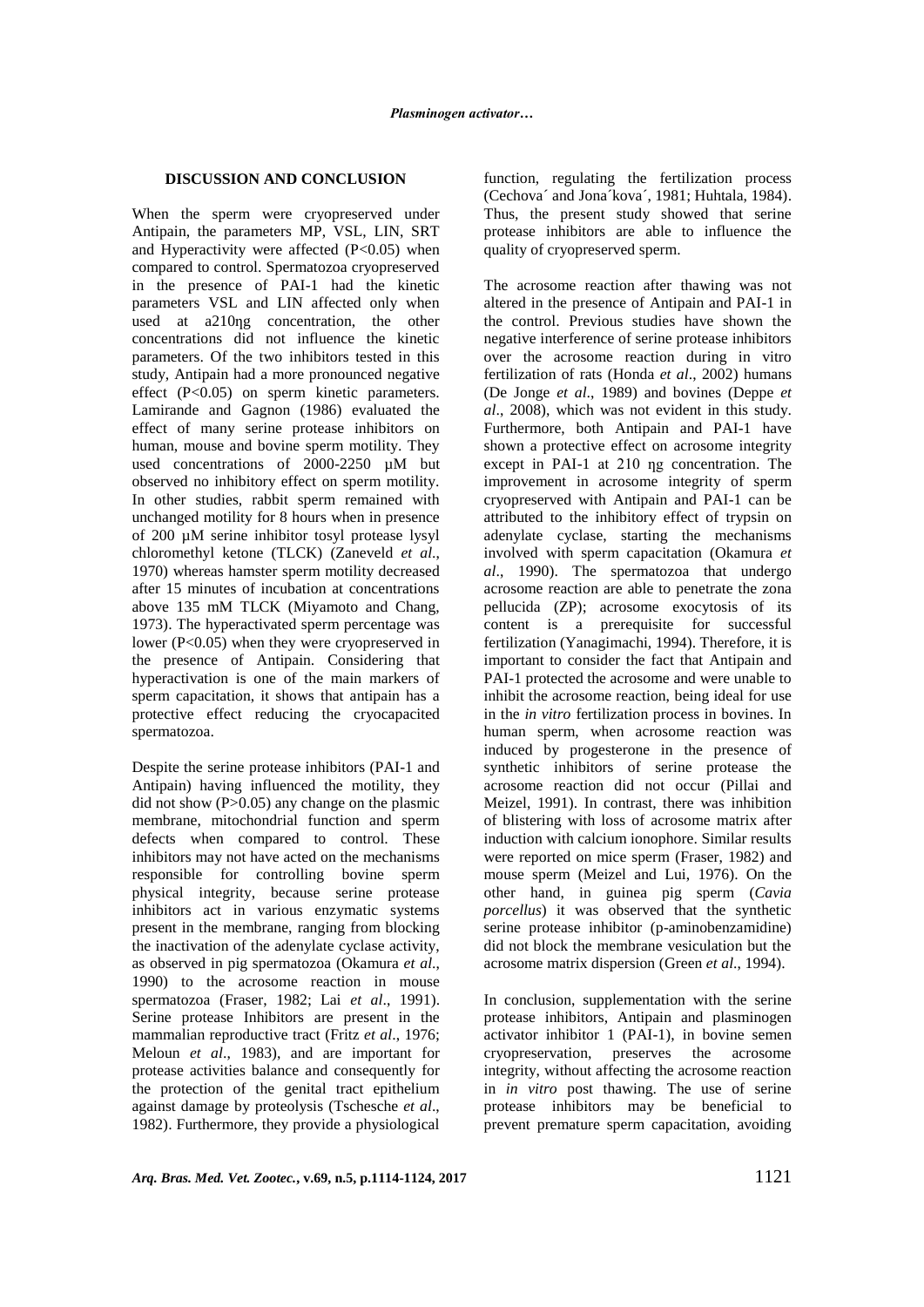subfertility in frozen semen, so it could be used in future experiments to elucidate specific serine protease roles during fertilization.

# **ACKNOWLEDGEMENTS**

The authors thank Prof Maria Madalena Pessoa Guerra, the College of Veterinary Medicine at the Federal Rural University of Pernambuco, Recife, Brazil, for help in the flow cytometric analysis and computer-assisted semen assessment - CASA. The authors would like to thank the Brazilian Enterprise for Agricultural Research - Empresa Brasileira de Pesquisa Agropecuária – EMBRAPA MEIO NORTE, Teresina, Piauí, Brazil, for providing the research animals.

#### **REFERENCES**

ADHAM, I.; NAYERNIA, K.; ENZEL, W. Spermatozoa lacking acrosin protein show delayed fertilization. *Mol. Reprod. Dev.,* v.46, p.370-376, 1997.

BEYNON, R.J.; BOND, J.S. *Proteolytic enzymes: a practical approach*. 2.ed. New York: Oxford University Press, 2001. 360p.

BLOOM, E. Ultrastructure of some characteristic sperm defects and a proposal for a new classification of the bull spermiogram. *Nord. Vet. Med.,* v.25, p.383-391, 1973.

BURKART, A.D.; XIONG, B.; BAIBAKOV, B. *et al.* Ovastacin, a cortical granule protease, cleaves ZP2 in the zona pellucid to prevent polyspermy. *J. Cell. Biol.,* v.197, p.37-44, 2012.

CBRA. Colégio Brasileiro de Reprodução Animal (2013). 'Manual para exame andrológico e avaliação de sêmen animal'. (CBRA: Belo Horizonte)

CECHOVA´, D.; JONA´KOVA´, V. Bull seminal plasma proteinase inhibitors. *Methods Enzymol.,* v.80, p.792-803, 1981.

CESARI, A.; MONCLUS, M.A.; TEJÓN, G.P. *et al.* Regulated serine proteinase lytic system on mammalian sperm surface: there must be a role. *Theriogenology,* v.74, p.699-711, 2010.

COLETO, Z.F.; GUERRA, M.M.P.; BATISTA, A.M. Avaliação do sêmen congelado de caprinos com drogas fluorescentes. *Rev. Bras. Med. Vet.,* v.24, p.101-104, 2002.

COY, P.; JIMÉNEZ-MOVILLA, M.; GARCÍA-VÁZQUEZ, F.A. *et al.* Oocytes use the plasminogen-plasmin system to remove supernumerary spermatozoa. *Hum. Reprod.,* v.27, p.1985-1993, 2012.

DE JONGE, C.J.; MACK, S.R.; ZANEVELD, L.J. Inhibition of the human sperm acrosome reaction by proteinase inhibitors. *Gamete Res.,* v.23, p.387-397, 1989.

DEPPE, M.; MORALES, P.; SANCHEZ, R. Effect of protease inhibitors on the acrosome reaction and sperm-zona pellucida binding in bovine sperm. *Reprod. Domest. Anim.,* v.43, p.713-719, 2008

FRASER, L.R. p-Aminobenzamidine, an acrosin inhibitor, inhibits mouse sperm penetration of the zona pellucida but not the acrosome reaction. *J. Reprod. Fert.,* v.65, p.185-194, 1982.

FRITZ, H.; TSCHESCHE, H.; FINK, E. Proteinase inhibitors from boar seminal plasma. *Methods Enzymol.,* v.45, p.834-847, 1976.

GREEN, C.E.; WATSON, P.F. Comparison of the capacitation-like state of cooled boar spermatozoa with true capacitation. *Reproduction*, v.122, p.889-898, 2001.

GREEN, G.R.; BALHORN, R.; POCCIA, D.L.; HECHT, N.B. Synthesis and processing of mammalian protamines and transition proteins. *Mol. Reprod. Dev.,* v.37, p.255-263, 1994.

GURUPRIYA, V.S.; DIVYASHREE, B.C.; ROY, S.C. Cryogenic changes in proteases and antiprotease activities of buffalo (*Bubalus bubalis*) and cattle (*Bos taurus*) sêmen*. Theriogenology,* v.81, p.396-402, 2014.

GUTHRIE, H.D.; WELCH, G.R. Determination of intracellular reactive oxygen species and high mitochondrial membrane potential in Percolltreated viable boar sperm using fluorescenceactivated flow cytometry. *J. Anim. Sci.,* v.84, p.2089-2100, 2006.

HONDA, A.; YAMAGATA, K.; SUGIURA, S*. et. al.* A mouse serine protease TESP5 is selectively included into lipid rafts of sperm membrane presumably as a glycosylphosphatidylinositolanchored protein. *J. Biol. Chem.,* v.277, p.16976-16984, 2002.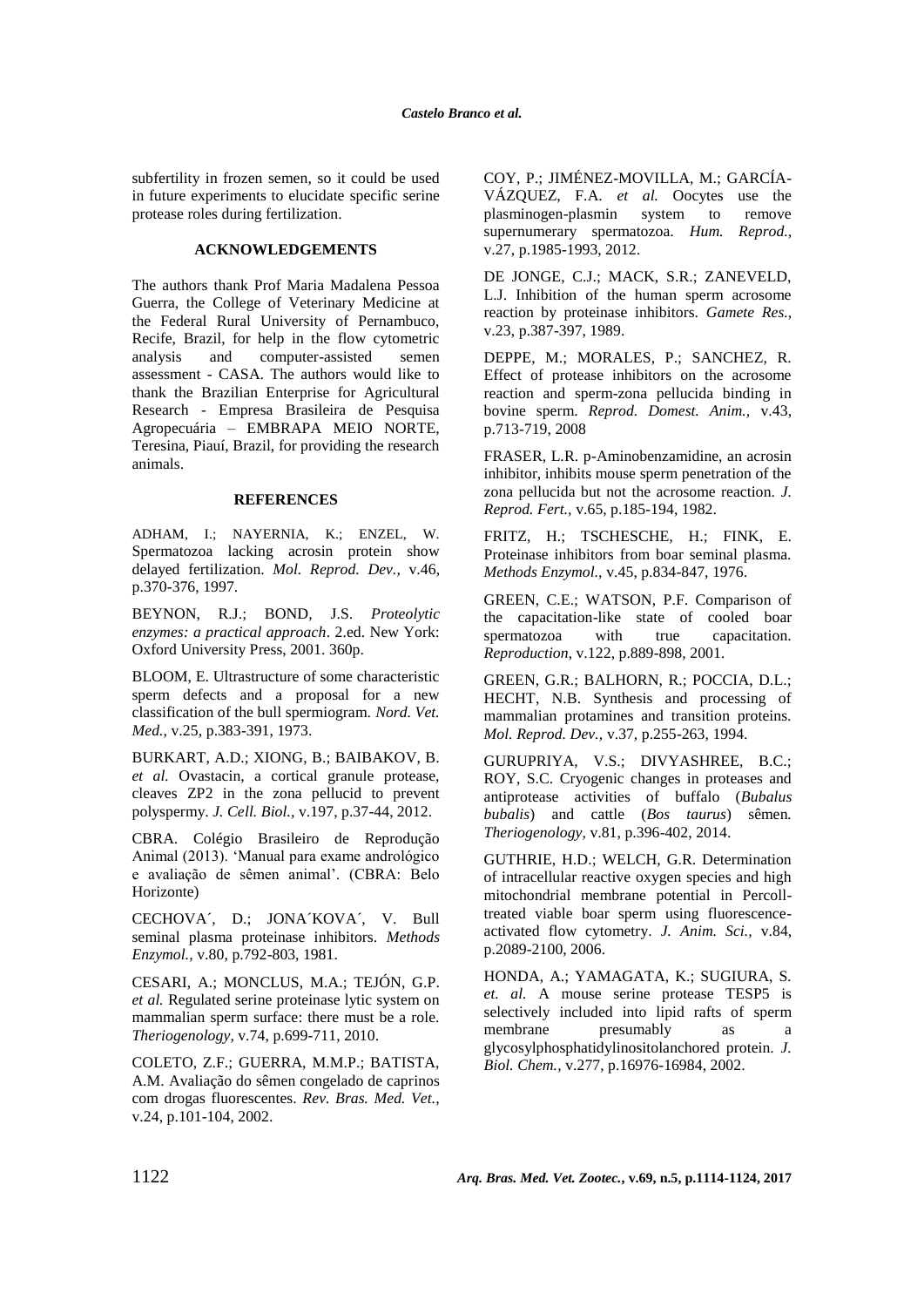HUHTALA, M.L. Demonstration of a new acrosin inhibitor in human seminal plasma. *Hoppe-Seyler's. Z. Physiol. Chem.,* v.365, p.819- 825, 1984.

IWAMOTO, K.; IKEDA, K.; YONEZAWA, N*. et al.* Disulfide formation in bovine zona pellucida glycoproteins during fertilization: evidence for the involvement of cystine crosslinkages in hardening of the zona pellucida. *J. Reprod. Fertil.,* v.117, p.395-402, 1999.

KUMAR, R.; ATREJA, S.K. Effect of incorporation of additives in tris-based egg yolk extender on buffalo (Bubalus bubalis) sperm tyrosine phosphorylation during cryopreservation. *Reprod. Domest. Anim.,* v.47, p.485-490, 2011.

LAI, M.L.; CHEN, S.W.; CHEN, Y.H. Purification and characterization of trypsin inhibitors from mouse seminal vesicle secretion. *Arch. Biochem. Biophys.,* v.290, p.265-271, 1991.

LAMIRANDE, E.; GAGNON, C. Effects of protease inhibitors and substrates on motility of mammalian spermatozoa. *J. Cell. Biol.,* v.102, p.1378-1383, 1986.

MEIZEL, S.; LUI, C.W. Evidence for the role of a trypsin-like enzyme in the hamster sperm acrosome reaction. *J. Exp. Zool.,* v.195, p.137- 144, 1976.

MELOUN, B.; CECHOVA´, D.; JONA´KOVA´, V. Homologies in the structures of bull seminal plasma acrosin inhibitors and comparison with other homologous proteinase inhibitors of the Kazal type*. Hoppe-Seyler's. Z. Physiol. Chem.,* v.364, p.1665-1670, 1983.

MIAH, A.G.; SALMA, U.; SINHA, P.B. *et al*. Intracellular signaling cascades induced by relaxin in the stimulation of capacitation and acrosome reaction in fresh and frozenthawed bovine spermatozoa. *Anim. Reprod. Sci.,* v.125, p.30-41, 2011.

MIYAMOTO, H.; CHANG, M.C. Effects of protease inhibitors on the fertilizing capacity of hamster spermatozoa. *Biol. Reprod.,* v.9, p.533- 537, 1973.

MONDÉJAR, I.; GRULLÓN.; L.A.; GARCÍA-VÁZQUEZ F.A. *et al.* Fertilization outcome could be regulated by binding of oviductal plasminogen to oocytes and by releasing of plasminogen activators during interplay between gametes. *Fertil. Steril.,* v.97, p.453-461, 2012.

MURASE, T.; MUKOHJIMA, K.; SAKAGUCHI S. *et al.* Characterization of frozen-thawed Japanese black bull spermatozoa by standard semen analysis, muçus penetration test and the ability to undergo the acrosome reaction in response to calcium and the calcium ionophore A23187. *J. Reprod. Dev.,* v.47, p.237-243, 2001.

NAR, H.; BAUER, M.; STASSEN, J.M. *et al.* Plasminogen activator inhibitor-1. Structure of the native serpin, comparison to its other conformers and implications for serpin inactivation. *J. Mol. Biol.,* v.297, p.683-695, 2000.

OKAMURA, N.; ONOE, S.; KAWAKURA, K. *et al.* Effects of a membrane bound trypsin-like proteinase and seminal proteinase inhibitors on the bicarbonate-sensitive adenylate cyclase in porcine sperm plasma membranes. *Biochim. Biophys. Acta,* v.1035, p.83-89, 1990.

PILLAI, M.C.; MEIZEL, S. Trypsin inhibitors prevent the progesterone-initiated increase in intracellular calcium required for the human sperm acrosome reaction. *J. Exp. Zool.,* v.25, p.384-393, 1991

POMMER, A.; MEYERS, S. Tyrosine phosphorylation is an indicator of capacitation status in fresh and cryopreserved stallion spermatozoa. *Theriogenology,* v.58, p.351-355, 2002.

PRIMAKOFF, P.; MYLES, D.G. Penetration, adhesion, and fusion in mammalian sperm-egg interaction. *Science,* v.296, p.2183-2185, 2002.

REDDY, N.S.S.; JAGAN, M.G.; ATREJA, S.K. Effects of adding taurine and trehalose to a trisbased egg yolk extender on buffalo (*Bubalus bubalis*) sperm quality following cryopreservation. *Anim. Reprod. Sci.,* v.119, p.183-190, 2010.

REKKAS, C.A.; BESENFELDER, U.; HAVLICEK, V*. et al.* Plasminogen activator activity in cortical granules of bovine oocytes during *in vitro* maturation. *Theriogenology,* v.57, p.1897-1905, 2002.